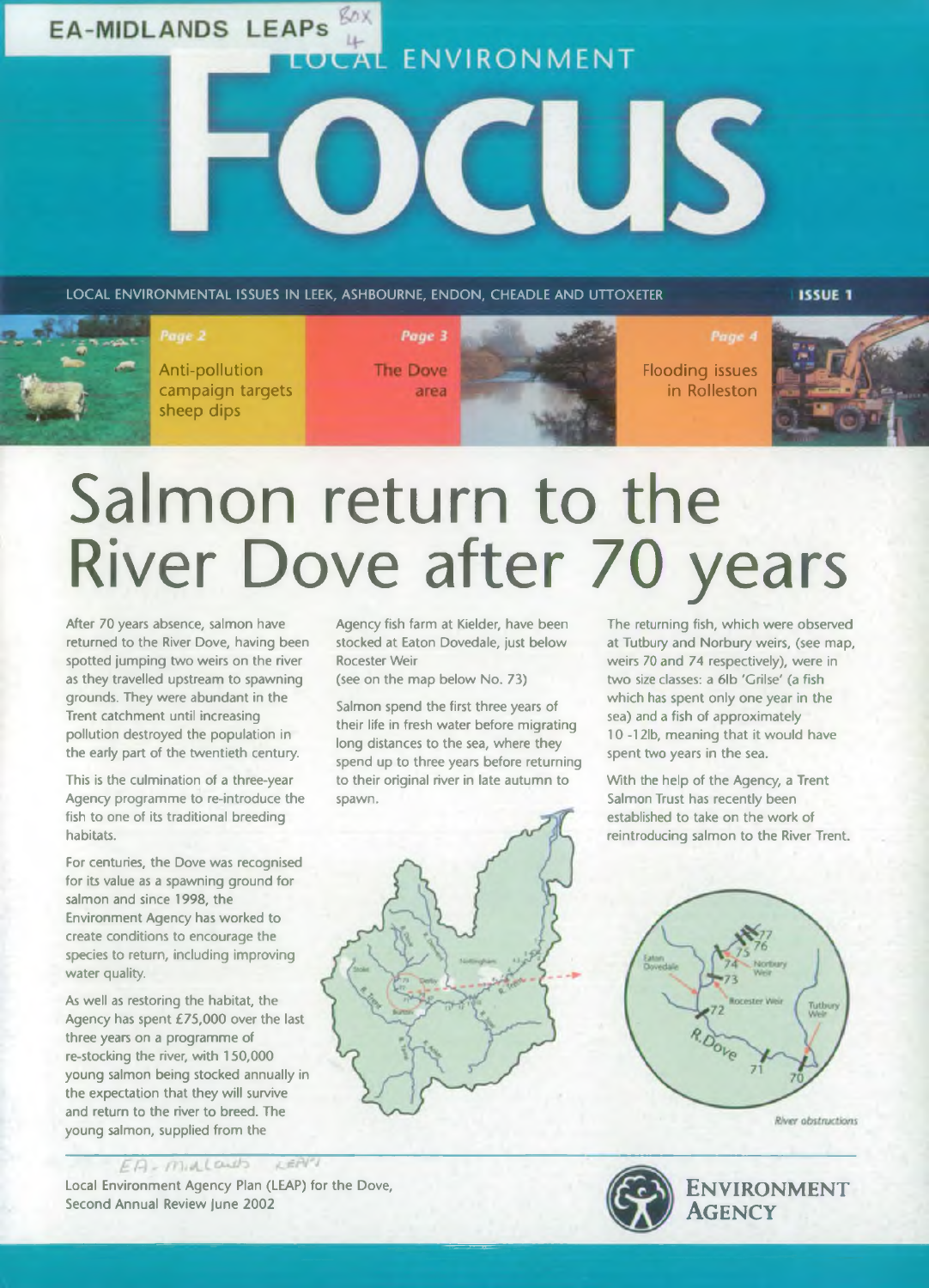*Working with local people, the Environment Agency is responsible for protecting and enhancing the environment and promoting sustainable development. One way of doing this is through our Local Environment Agency Plans (LEAPs), which provide a framework for our progress. We hope that you enjoy the new newsletter approach to the review of our work.*

*Some good progress has been made over the last year, due to the commitment made by both the Agency and by our partners. Partnerships will become increasingly important as demands on limited resources continue to increase. New staff have been recruited and there will be more emphasis on environmental improvement in areas of urban regeneration.*

*I look forward to building on the progress made so far with our partners in the Dove area in the coming year.*

Upper Trent Area Manager Environment Agency

### Introduction-Foreword What is a leap?

A LEAP is a Local Environment Agency Plan. It is the Agency's integrated local management plan process which is used to identify, assess, prioritise and hopefully solve, local environmental issues or problems. These issues are related to the

Agency's functions, but aim to take account of our local customers and may be tackled in partnership with them. These actions will aim to bring about environmental improvements to optimise benefits for the local environment.

### The Environment Agency - who are we?

We are the Environment Agency and were formed in 1996, bringing together the National Rivers Authority, Her Majesty's Inspectorate of Pollution, Waste Regulation Authorities and a number of smaller units from the Department of the Environment. The formation of the Agency provided for a more holistic comprehensive approach to the protection and management of the environment.

We have statutory powers and duties to control and monitor the environment and activities that may be harmful to it and we also have the task of working towards achieving sustainable development across the country.

As well as regulating industry and informing the public, the Agency recognises that regulation alone cannot change people's attitudes or behaviour. While we continue with our immediate work - enforcing regulations to protect the environment and health, water management and flood protection and combating environmental crime, we also need to be a trusted partner in achieving sustainable development. We are committed to working with business, public bodies and community organisations to encourage people to change.

## Anti-pollution campaign targets sheep dips

Sheep dip is a factor involved in pollution incidents every year. Although, there are only a small number of incidents reported, it can be a cause of serious damage to fish and invertebrate life, and also can contaminate groundwater.

The Agency has been involved in a series of campaigns to raise awareness among members of the farming community to ensure sheep dip and its disposal are carried out safely and with due care. These include paying visits to farms and

displaying information at agricultural shows and markets. The Groundwater Regulations (GW Regs), introduced in 1997, require that any disposal of sheep dip onto, or into, land must be authorised by the Agency. These regulations ensure that farmers and the Agency work together to protect rivers and groundwater.

For further advice and information, please contact Environment Protection, Environment Agency, Fradley office.

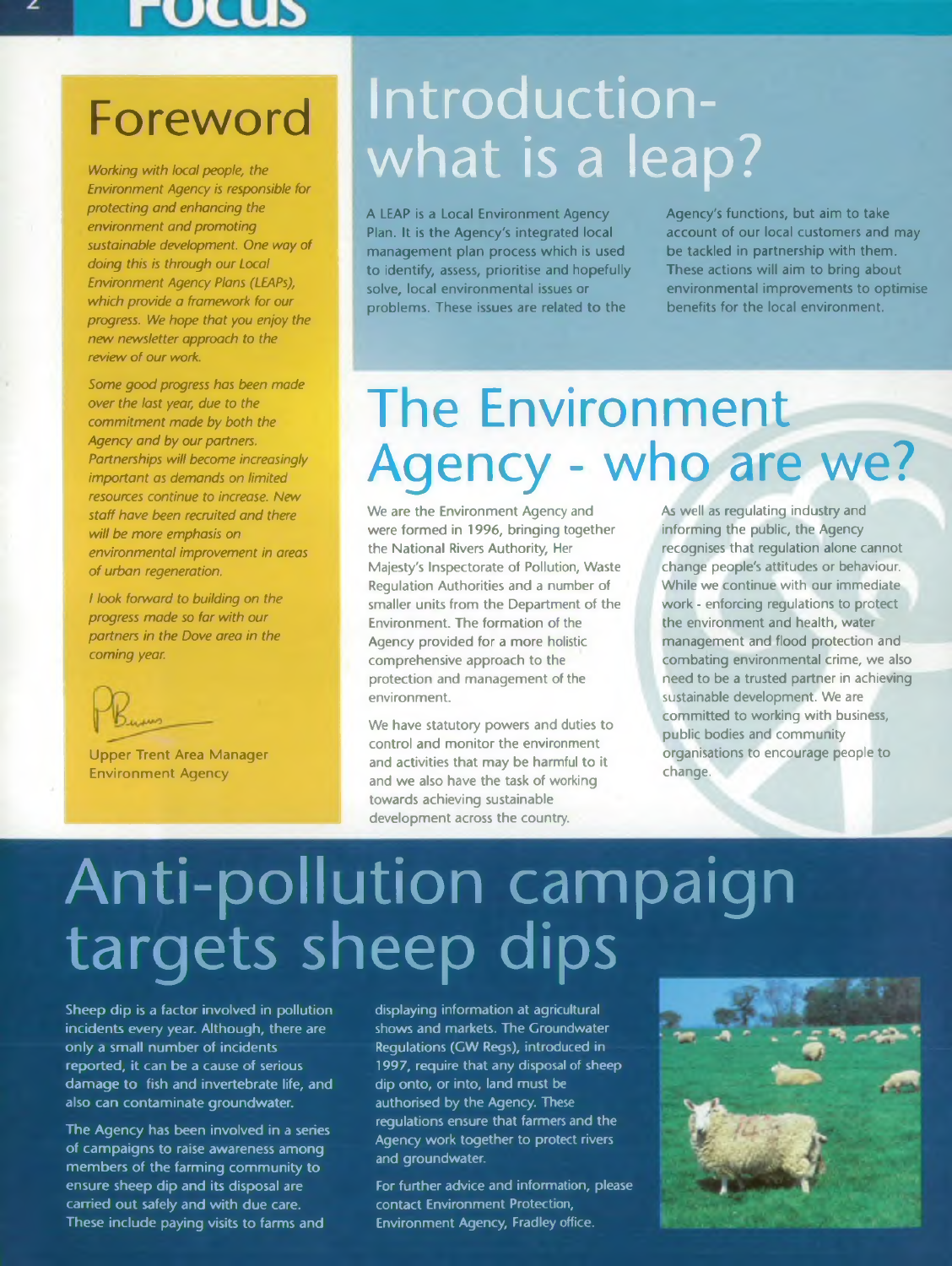# villages, including Leek, Cheadle



Shoppers enjoy Leek's attraction







#### New flood warning system

The introduction of the Agency's new flood warning system in England and Wales in September 2000 has seen an increase in public understanding of the flood warning system and how to be prepared for flooding.

The new warning system, used whenever there is a risk of flooding from rivers or the sea, was introduced at the same time as the widening of the warning service. This included the issuing of a general early alert, which has proved to be very beneficial.

The system consists of four flood warnings; Floodwatch, Flood Warning, Severe Flood Warning and All Clear.



The new system has been successful in helping people at risk of flooding, to understand the flood warnings and what they need to do to minimise the impact of flooding when a warning is issued.' says Sam Probert, Flood Warning Team Leader.

These warnings are communicated to home owners directly by telephone or fax where possible, through the broadcast media and directly to local councils and emergency response services.

For information before, during and after a flood, call Floodline on 0845 988 1188.

For further information, please contact: Sam Probert in the Environment Agency Fradley office.



*New flood warnings*